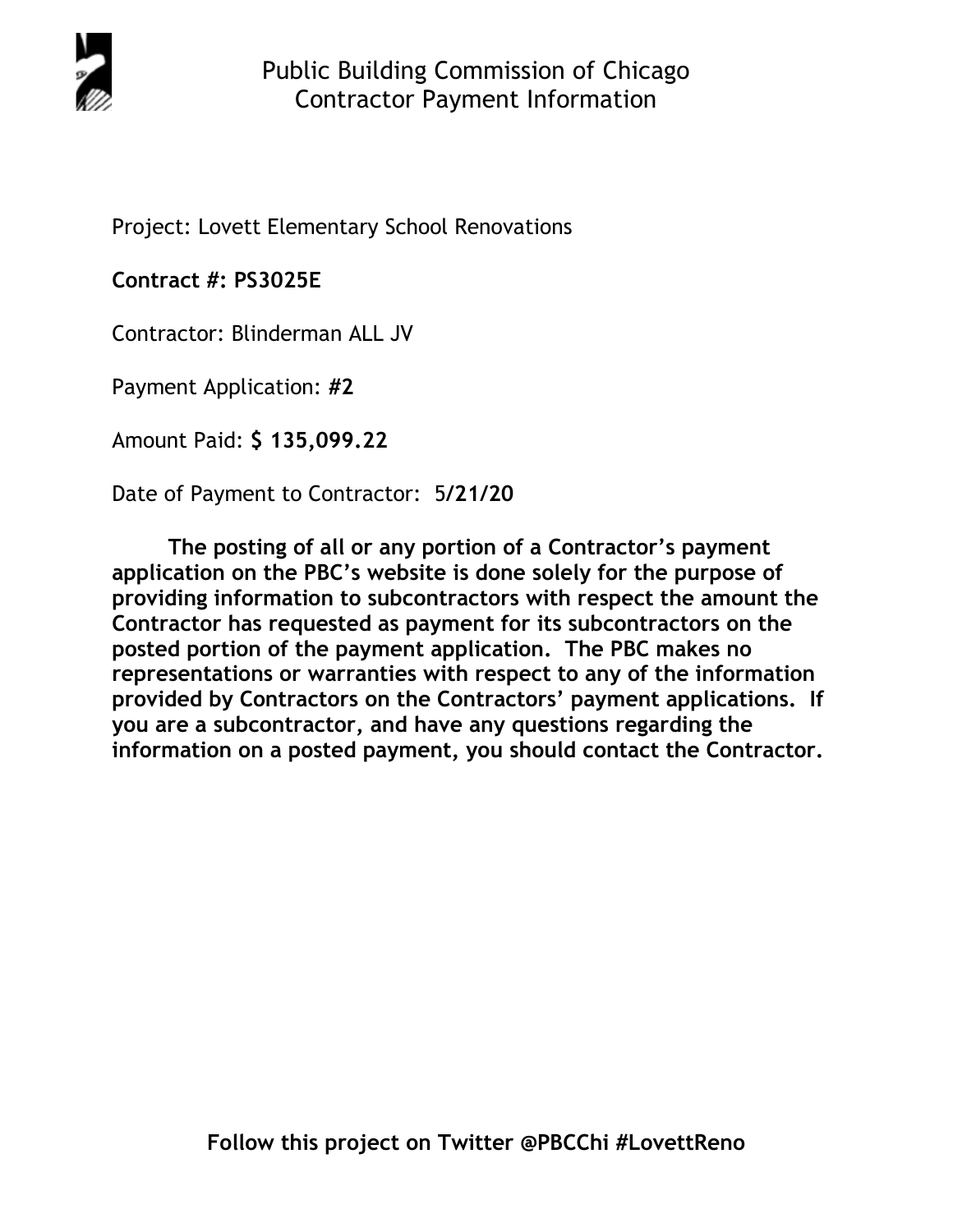#### PUBLIC BUILDING COMMISSION OF CHICAGO **EXHIBIT S** CERTIFICATE OF ARCHITECT - ENGINEER

| DATE:                | 4/17/2020                            |    |           |
|----------------------|--------------------------------------|----|-----------|
| PROJECT:             | <b>Lovett Elementary Renovations</b> |    |           |
| Pay Application No.: |                                      |    |           |
| For the Period:      | 1/1/2020                             | to | 4/30/2020 |
| Contract No.:        | <b>PS3025E</b>                       |    |           |

In accordance with Resolution No. 1 \_\_\_\_\_, adopted by the Public Building Commission of Chicago on\_\_\_\_\_\_\_,relating to the \$\_\_\_\_\_\_\_Reven<br>issued by the Public Building Commission of Chicago for the financing of this project Revenue Bonds Resolution), I hereby certify to the Commission and to its Trustee, that:

- 1. Obligations in the amounts stated herein have been incurred by the Commission and that each item thereof is a proper charge against the Construction Account and has not been paid; and
- 2. No amount hereby approved for payment upon any contract will, when added to all amounts previously paid upon such contract, exceed 90% of current estimates approved by the Architect - Engineer until the aggregate amount of payments withheld equals 5% of the Contract Price (said retained funds being payable as set forth in said Resolution).

| THE CONTRACTOR:<br>FOR:                                                                                                       | <b>BLINDERMAN ALL JV</b><br>224 N Desplaines St., Suite 650<br>Chicago, IL 60661<br>Lovett Elementary Renovations Pay Application #2 |            |            |
|-------------------------------------------------------------------------------------------------------------------------------|--------------------------------------------------------------------------------------------------------------------------------------|------------|------------|
| Is now entitled to the sum of:                                                                                                | Ŝ                                                                                                                                    | 135,099.22 |            |
|                                                                                                                               |                                                                                                                                      |            |            |
| <b>ORIGINAL CONTRACTOR PRICE</b>                                                                                              | \$1,600,000.00                                                                                                                       |            |            |
| <b>ADDITIONS</b>                                                                                                              | \$0.00                                                                                                                               |            |            |
| <b>DEDUCTIONS</b>                                                                                                             | \$0.00                                                                                                                               |            |            |
| NET ADDITION OR DEDUCTION                                                                                                     | \$0.00                                                                                                                               |            |            |
| <b>ADJUSTED CONTRACT PRICE</b>                                                                                                | \$1,600,000.00                                                                                                                       |            |            |
| <b>TOTAL AMOUNT EARNED</b>                                                                                                    |                                                                                                                                      | s          | 689,374.81 |
| <b>TOTAL RETENTION</b>                                                                                                        |                                                                                                                                      | s          |            |
| a) Reserve Withheld @ 10% of Total Amount Earned,<br>but Not to Exceed 5% of Contract Price<br>b) Liens and Other Withholding |                                                                                                                                      | \$<br>Ŝ    |            |
| c) Liquidated Damages Withheld                                                                                                |                                                                                                                                      | S          |            |
| <b>TOTAL PAID TO DATE (Include this Payment)</b>                                                                              |                                                                                                                                      | s          | 689,374.81 |
| <b>LESS: AMOUNT PREVIOUSLY PAID</b>                                                                                           |                                                                                                                                      |            | 554,275.59 |
|                                                                                                                               |                                                                                                                                      |            |            |

| Architect / Engineer: |  |  | Altus Works Inc. |  |  |
|-----------------------|--|--|------------------|--|--|
|-----------------------|--|--|------------------|--|--|

signature, date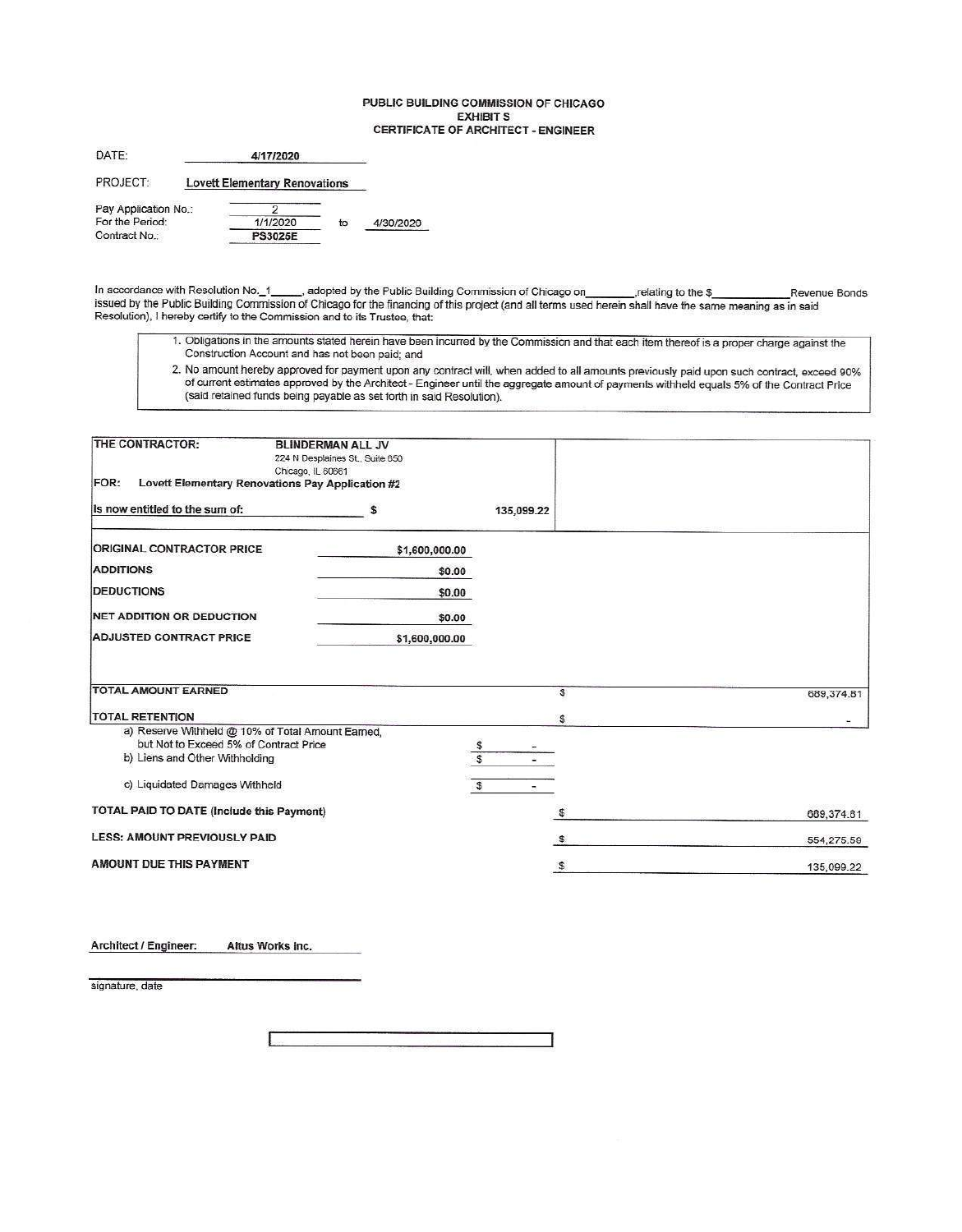# PUBLIC BUILDING COMMISSION OF CHICAGO

### **EXHIBIT A-1** APPLICATION AND CERTIFICATION FOR BAYMENT

| TO OWNER:                                                                                                                                                                              | Public Building Commission of Chicago<br>Richard J Daley Center<br>50 West Washington Street - Room 200                          |                                 | <b>PROJECT: Lovett Elementary Renovations</b><br>6333 W. Bloomingdale Ave |                                                                                                                                                                                                                                                                                                                                                                                                                                                   |                            | Distribution to:            |                                                                                                          |
|----------------------------------------------------------------------------------------------------------------------------------------------------------------------------------------|----------------------------------------------------------------------------------------------------------------------------------|---------------------------------|---------------------------------------------------------------------------|---------------------------------------------------------------------------------------------------------------------------------------------------------------------------------------------------------------------------------------------------------------------------------------------------------------------------------------------------------------------------------------------------------------------------------------------------|----------------------------|-----------------------------|----------------------------------------------------------------------------------------------------------|
|                                                                                                                                                                                        | Chicago, IL 60602                                                                                                                |                                 | Chicago, IL 60639                                                         | <b>APPLICATION#:</b><br>PERIOD FROM:<br>PERIOD TO:                                                                                                                                                                                                                                                                                                                                                                                                | $\overline{2}$<br>01/01/20 | X OWNER<br>X ARCHITECT      |                                                                                                          |
| <b>FROM CONTRACTOR:</b>                                                                                                                                                                | Blinderman ALL JV<br>224 N Desplaines St., Suite 650<br>Chicago, IL 60661                                                        | VIA ARCHITECT: Altus Works Inc. | 4224 N Milwaukee Ave<br>Chicago, IL 60641                                 |                                                                                                                                                                                                                                                                                                                                                                                                                                                   | 04/30/20                   |                             | X CONTRACTOR                                                                                             |
|                                                                                                                                                                                        | <b>CONTRACTOR'S APPLICATION FOR PAYMENT</b><br>Application is made for payment, as shown below, in connection with the Contract. |                                 |                                                                           | The undersigned Contractor certifies that to the best of the Contractor's knowledge,<br>information and belief the Work covered by this Application for Payment has been<br>completed in accordance with the Contract Documents, that all amounts have been paid by<br>the Contractor for Work for which previous Certificates for Payment were issued and<br>payments received from the Owner, and that current payment shown herein is now due. |                            |                             |                                                                                                          |
| 1. ORIGINAL CONTRACT SUM<br>2. Net change by Change Orders<br>3. CONTRACT SUM TO DATE (Line $1 = 2$ )<br>4. TOTAL COMPLETED & STORED TO<br>DATE<br>(Column G on G703)<br>5. RETAINAGE: |                                                                                                                                  |                                 | 1,600,000.00<br>0.00.<br>1,600,000.00<br>689,374.81<br>By:                | <b>CONTRACTOR:</b>                                                                                                                                                                                                                                                                                                                                                                                                                                | <b>BLINDERMAN ALL JV</b>   | Date:                       | 11,2020                                                                                                  |
| $\theta$<br>a.<br>(Column $D + E$ on $G703$ )<br>$b$<br>(Column F on G703)<br>Total Retainage (Lines $5a + 5b$ or                                                                      | % of Completed Work<br>% of Stored Material                                                                                      |                                 |                                                                           | State of: Illinois<br>Subscribed and sworn to before me this 17 <sup>th</sup> <sub>2</sub> Hprih 2020<br>Notary Public:<br>fametRoo<br>My Commission expires: 08/51/2020                                                                                                                                                                                                                                                                          |                            | County of: Cook<br>Day of 2 | nnnnnnnnnnnnnnnnn<br><b>OFFICIAL SEAL</b><br><b>JANET RODRIGUEZ</b><br>NOTARY PUBLIC - STATE OF ILLINOIS |
| Total in Column I of G703)<br>6. TOTAL EARNED LESS RETAINAGE<br>(Line 4 Less Line 5 Total)<br>7. LESS PREVIOUS CERTIFICATES FOR                                                        |                                                                                                                                  | S                               | 0.00<br>689,374.81                                                        | In accordance with the Contract Documents, based on on-site observations and the data<br>comprising the application, the Architect certifies to the Owner that to the best of the<br>Architect's knowledge, information and belief the Work has progressed as indicated,                                                                                                                                                                          |                            |                             | <b>ARCHITECT'S CERTIFICATE FOR PAYMENT<sup>MY COMMISSION EXPIRES:08/31/20</sup></b>                      |
| PAYMENT (Line 6 from prior Certificate)<br>8. CURRENT PAYMENT DUE<br>9. BALANCE TO FINISH, INCLUDING<br>RETAINAGE (Line 3 less Line 6)                                                 |                                                                                                                                  |                                 | 554,275.59<br>135,099.22<br>910,625.19                                    | the quality of the Work is in accordance with the Contract Documents, and the Contractor<br>is entitled to payment of the AMOUNT CERTIFIED.                                                                                                                                                                                                                                                                                                       |                            |                             |                                                                                                          |
|                                                                                                                                                                                        |                                                                                                                                  |                                 |                                                                           | AMOUNT CERTIFIED \$                                                                                                                                                                                                                                                                                                                                                                                                                               |                            | 135,099.22                  |                                                                                                          |
| Total changes approved<br>in previous months by Owner                                                                                                                                  | <b>CHANGE ORDER SUMMARY</b>                                                                                                      | <b>ADDITIONS</b><br>S0.00       | <b>DEDUCTIONS</b><br>\$0.00                                               | ARCHITECT:                                                                                                                                                                                                                                                                                                                                                                                                                                        | <b>ALTUS WORKS INC.</b>    |                             |                                                                                                          |
| Total approved this Month                                                                                                                                                              |                                                                                                                                  | \$0.00                          | S0.00<br>By:                                                              |                                                                                                                                                                                                                                                                                                                                                                                                                                                   |                            | Date:                       |                                                                                                          |
| <b>TOTALS</b>                                                                                                                                                                          |                                                                                                                                  | S0.00                           | \$0.00                                                                    | This Certificate is not negotiable. The AMOUNT CERTIFIED is payable only to the                                                                                                                                                                                                                                                                                                                                                                   |                            |                             |                                                                                                          |
| NET CHANGES by Change Order                                                                                                                                                            |                                                                                                                                  | \$0.00                          |                                                                           | Contractor named herem. Issuance, payment and acceptance of payment are without<br>prejudice to any rights of the Owner or Contractor under this Contract.                                                                                                                                                                                                                                                                                        |                            |                             |                                                                                                          |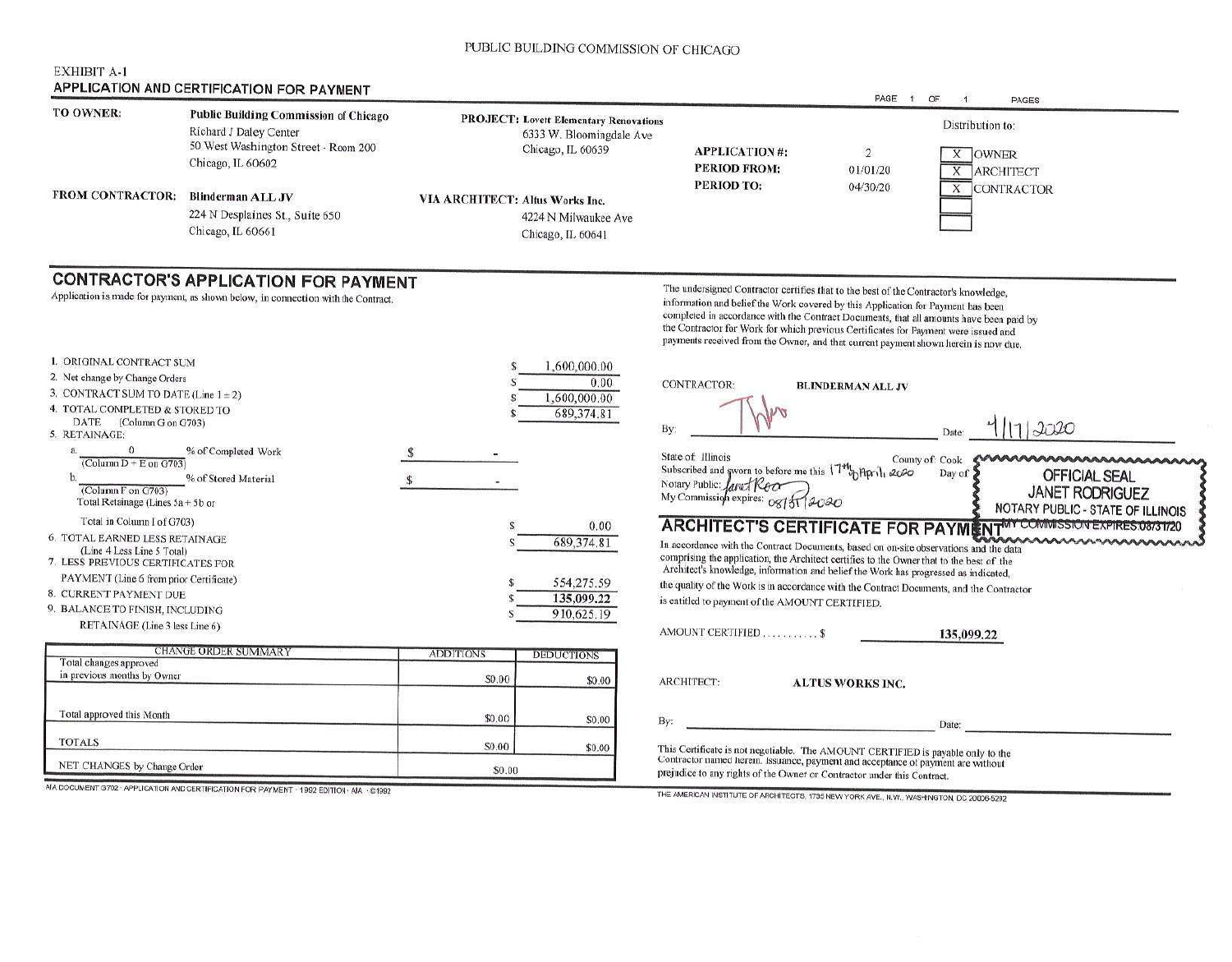|                       |                                                              |                                                                                                                                                                                                                                                                                                                                                                                                                                                                  |                                                                                             |                  | PUBLIC BUILDING COMMISSION OF CHICAGO |                           |                          |                  |                            |                                                               |                                            |           |                          |                                    |                                                      |
|-----------------------|--------------------------------------------------------------|------------------------------------------------------------------------------------------------------------------------------------------------------------------------------------------------------------------------------------------------------------------------------------------------------------------------------------------------------------------------------------------------------------------------------------------------------------------|---------------------------------------------------------------------------------------------|------------------|---------------------------------------|---------------------------|--------------------------|------------------|----------------------------|---------------------------------------------------------------|--------------------------------------------|-----------|--------------------------|------------------------------------|------------------------------------------------------|
|                       |                                                              |                                                                                                                                                                                                                                                                                                                                                                                                                                                                  |                                                                                             |                  |                                       | <b>EXHIBIT A - PART 1</b> |                          |                  |                            |                                                               |                                            |           |                          |                                    |                                                      |
| Project:              | <b>Lovett Elementary Renovations</b>                         |                                                                                                                                                                                                                                                                                                                                                                                                                                                                  | CONTRACTOR'S SWORN STATEMENT AND AFFIDAVIT FOR PARTIAL PAYMENT (page 1 of 2)                |                  |                                       |                           |                          |                  |                            | CONTRACTOR: Blinderman ALL JV                                 |                                            |           |                          |                                    |                                                      |
| PBC Project # PS3025E |                                                              |                                                                                                                                                                                                                                                                                                                                                                                                                                                                  |                                                                                             |                  |                                       |                           |                          |                  |                            |                                                               |                                            |           |                          |                                    |                                                      |
|                       | Job Location: 6333 W Bloomingdale Ave, Chicago, IL 60639     |                                                                                                                                                                                                                                                                                                                                                                                                                                                                  |                                                                                             |                  |                                       |                           |                          |                  |                            |                                                               |                                            |           |                          |                                    |                                                      |
|                       | Owner Public Building Commission Of Chicago                  |                                                                                                                                                                                                                                                                                                                                                                                                                                                                  |                                                                                             |                  |                                       |                           |                          |                  | APPLICATION FOR PAYMENT #2 |                                                               |                                            |           |                          |                                    |                                                      |
|                       | STATE OF ILLINOIS }<br>SS                                    |                                                                                                                                                                                                                                                                                                                                                                                                                                                                  |                                                                                             |                  |                                       |                           |                          |                  |                            |                                                               |                                            |           |                          |                                    |                                                      |
|                       | COUNTY OF COOK }                                             | The affiant, being first duly sworn on oath, deposes and says that she is an acting Partner, of the Blinderman ALL JV Company, an Illinois corporation, and duly authorized to make this Affidavit in behalf of said corporati                                                                                                                                                                                                                                   |                                                                                             |                  |                                       |                           |                          |                  |                            |                                                               |                                            |           |                          |                                    |                                                      |
|                       |                                                              | PUBLIC BUILDING COMMISSION OF CHICAGO, Owner, under Contract No. PS3025E dated the 18th day of December 2019 for the following project:                                                                                                                                                                                                                                                                                                                          |                                                                                             |                  |                                       |                           |                          |                  |                            |                                                               |                                            |           |                          |                                    |                                                      |
|                       |                                                              |                                                                                                                                                                                                                                                                                                                                                                                                                                                                  |                                                                                             |                  |                                       |                           |                          |                  |                            |                                                               |                                            |           |                          |                                    |                                                      |
|                       |                                                              |                                                                                                                                                                                                                                                                                                                                                                                                                                                                  | that the following statements are made for the purpose of procuring a partial payment of \$ |                  |                                       |                           |                          | 135,099.22       |                            | under the terms of said Contract                              |                                            |           |                          |                                    |                                                      |
|                       |                                                              | That the work for which payment is requested has been completed, free and clear of any and all claims, liens, charges, and expenses of any kind or nature whatsoever, and in full compliance with the contract documents and t<br>persons have been contracted with, and have furnished or prepared materials, equipment, supplies, and services for, and having done labor on said improvement. That the respective amounts set forth opposite their names is t |                                                                                             |                  |                                       |                           |                          |                  |                            |                                                               |                                            |           |                          |                                    |                                                      |
|                       |                                                              | a full, true, and complete statement of all such persons and of the full amount now due and the amount heretofore paid to each of them for such labor, materials, equipment, supplies, and services, furnished or prepared by                                                                                                                                                                                                                                    |                                                                                             |                  |                                       |                           |                          |                  |                            |                                                               |                                            |           |                          |                                    |                                                      |
|                       |                                                              |                                                                                                                                                                                                                                                                                                                                                                                                                                                                  |                                                                                             |                  |                                       |                           |                          |                  |                            |                                                               |                                            |           |                          |                                    |                                                      |
|                       |                                                              |                                                                                                                                                                                                                                                                                                                                                                                                                                                                  |                                                                                             |                  |                                       |                           |                          |                  |                            |                                                               |                                            |           |                          |                                    |                                                      |
|                       |                                                              |                                                                                                                                                                                                                                                                                                                                                                                                                                                                  |                                                                                             |                  |                                       |                           |                          |                  |                            |                                                               |                                            |           |                          |                                    |                                                      |
|                       | PRECONSTRUCTION SERVICES                                     |                                                                                                                                                                                                                                                                                                                                                                                                                                                                  |                                                                                             |                  |                                       |                           |                          |                  |                            | --------Work Completed--------                                |                                            |           |                          |                                    |                                                      |
| <b>ITEM#</b>          |                                                              |                                                                                                                                                                                                                                                                                                                                                                                                                                                                  | Original contract                                                                           | PBC              | Genl Contr                            |                           |                          |                  |                            |                                                               |                                            |           |                          |                                    |                                                      |
| (same on<br>SOV)      | Subcontractor Name & Address                                 | Type of Work                                                                                                                                                                                                                                                                                                                                                                                                                                                     | amount:<br><b>Initial GMP</b>                                                               | Change<br>Orders | Change<br>Orders                      |                           | Adjusted<br>Contract Amt | %<br>Complete    | Previous                   | Current                                                       | Total to date                              | retainage | net previous<br>billing  |                                    | net amount due remaining to bill                     |
|                       | <b>Blinderman Construction</b>                               | Preconstruction Lump Sum Services                                                                                                                                                                                                                                                                                                                                                                                                                                | \$<br>327,640.00                                                                            | \$               |                                       | \$                        | 327,640.00               | 100%             | \$327,640.00               |                                                               | \$327,640.00                               |           |                          | $$294,876.00 \;   \; $32,764.00$   |                                                      |
| 10                    | ALL Masonry Construction Co.                                 | Preconstruction Lump Sum Services                                                                                                                                                                                                                                                                                                                                                                                                                                | \$<br>$27,618.00$ \$                                                                        | $\sim$           | \$<br>$\sim$                          | \$                        | 27,618.00                | 100%             | \$ 27,618.00               | - \$<br>$\sim$                                                | \$27,618.00                                |           | \$ 24,856.20             | \$<br>2,761.80                     | \$.<br>$\sim$                                        |
|                       |                                                              | SUBTOTAL PRECONSTRUCTION SERVICES \$                                                                                                                                                                                                                                                                                                                                                                                                                             | 355,258.00                                                                                  | S.               |                                       | s.                        | 355,258.00               | 100%             | \$355,258.00               |                                                               | \$355,258.00                               |           | \$319,732.20             | \$35,525.80                        |                                                      |
| <b>COST OF WORK</b>   |                                                              |                                                                                                                                                                                                                                                                                                                                                                                                                                                                  |                                                                                             |                  |                                       |                           |                          |                  |                            |                                                               |                                            |           |                          |                                    |                                                      |
|                       |                                                              |                                                                                                                                                                                                                                                                                                                                                                                                                                                                  |                                                                                             |                  |                                       |                           |                          |                  |                            |                                                               |                                            |           |                          |                                    |                                                      |
|                       | <b>TRADE CONTRACTOR COSTS</b>                                |                                                                                                                                                                                                                                                                                                                                                                                                                                                                  |                                                                                             |                  |                                       |                           |                          |                  |                            |                                                               |                                            |           |                          |                                    |                                                      |
| <b>ITEM#</b>          |                                                              |                                                                                                                                                                                                                                                                                                                                                                                                                                                                  | Original contract                                                                           | <b>PBC</b>       | <b>Genl Contr</b>                     |                           |                          |                  |                            |                                                               |                                            |           |                          |                                    |                                                      |
| (same on<br>SOV)      | Subcontractor Name & Address                                 | Type of Work                                                                                                                                                                                                                                                                                                                                                                                                                                                     | amount:<br><b>Initial GMP</b>                                                               | Change<br>Orders | Change<br>Orders                      |                           | Adjusted<br>Contract Amt | %<br>Complete    | Previous                   | Current                                                       | Total to date                              | retainage | net previous<br>billing  | net amount duel                    | remaining to bill                                    |
| 6                     | <b>Blinderman Construction</b>                               | Site Investigation & Temp. Protections                                                                                                                                                                                                                                                                                                                                                                                                                           | 19,212.00<br>\$                                                                             | \$               | \$                                    | \$                        | 19,212.00                | 100%             | \$ 19,176.00               | \$                                                            | \$19,176.00                                |           | 14,818.40 \$<br>\$       | 4,357.60                           | \$<br>36.00                                          |
| 6                     | <b>Midway Contracting Group</b>                              | Demolition & Abatement                                                                                                                                                                                                                                                                                                                                                                                                                                           | \$<br>18,000.00                                                                             | \$               | \$.                                   | \$                        | 18,000.00                | 100%             | \$<br>18,000.00            | \$                                                            | 18,000.00<br>$\sqrt{3}$                    |           | 18,000.00<br>\$          |                                    | \$.                                                  |
| 6                     | <b>Drive Construction</b><br><b>Blinderman Construction</b>  | Drain Rodding & Televising<br>Patching & Painting (Put-back)                                                                                                                                                                                                                                                                                                                                                                                                     | -S<br>$6,400.00$ \$<br>\$<br>16,370.00 \$                                                   | $\mathbb{Z}^2$   | \$<br>$\sim$<br>$\sim$<br>-S          | \$<br>- \$                | 6,400.00<br>16,370.00    | 100%<br>100%     | \$<br>6,400.00<br>-S       | - \$<br>16,370.00 \$<br>-S                                    | -S<br>6,400.00<br>16,370.00                | $\sim$    | \$<br>6,400.00<br>- \$   | - 56<br>16,370.00<br>\$.           | \$<br>$\sim$<br>\$<br>$\sim$                         |
| $\mathbf{Q}$          | TBD                                                          | Landscape Restoration                                                                                                                                                                                                                                                                                                                                                                                                                                            | \$<br>$10,000.00$ \$                                                                        |                  | $\sim$<br>- \$                        | l \$                      | 10,000.00                | 0%               | $\mathbf{r}$<br>\$         | \$                                                            | - \$                                       | $\sim$    | - \$<br>$\sim$           | £.                                 | 10,000.00<br>\$                                      |
| $\overline{9}$<br>11  | <b>TBD</b>                                                   | Ashpalt Restoration                                                                                                                                                                                                                                                                                                                                                                                                                                              | $\bullet$<br>25,000.00 \$                                                                   | $\sim$<br>$\sim$ | $\sim$<br>- \$<br>-S<br>$\sim$        | $\bullet$                 | 25,000.00                | 0%               | £.                         | \$                                                            | . ድ                                        |           | - \$                     | £.<br>$\sim$                       | 25,000.00<br>\$<br>\$<br>$\sim$                      |
| 12                    | ALL Masonry Construction Co.<br>ALL Masonry Construction Co. | Site Investigation (Spring Break)<br>Masonry Put-Back Scope                                                                                                                                                                                                                                                                                                                                                                                                      | $\mathbb{S}$<br>$112,100.00$ \$<br>\$<br>243,700.00 \$                                      | $\sim$           | \$<br>$\sim$                          | $\mathbb{S}$<br>\$        | 112,100.00<br>243,700.00 | 100%<br>6%       | \$112,100.00<br>\$         | - \$<br>\$                                                    | $5112,100.00$ \$<br>13,675.00 \$ 13,675.00 |           | \$100,890.00<br>\$       | \$<br>11,210.00<br>13,675.00<br>\$ | 230,025.00<br>\$                                     |
|                       |                                                              | SUBTOTALTRADE CONTRACTOR COSTS \$                                                                                                                                                                                                                                                                                                                                                                                                                                | 450,782.00                                                                                  |                  |                                       |                           | 450,782.00               | 41%              | \$155,676.00               |                                                               | $$30,045.00 \;   \; $185,721.00 \;   \;$   |           | \$140,108.40             | \$45,612.60                        | 265,061.00<br>-S                                     |
|                       |                                                              |                                                                                                                                                                                                                                                                                                                                                                                                                                                                  |                                                                                             |                  |                                       |                           |                          |                  |                            |                                                               |                                            |           |                          |                                    |                                                      |
|                       |                                                              |                                                                                                                                                                                                                                                                                                                                                                                                                                                                  |                                                                                             |                  |                                       |                           |                          |                  |                            |                                                               |                                            |           |                          |                                    |                                                      |
|                       | <b>GENERAL REQUIREMENTS</b>                                  |                                                                                                                                                                                                                                                                                                                                                                                                                                                                  |                                                                                             |                  |                                       |                           |                          |                  |                            |                                                               |                                            |           |                          |                                    |                                                      |
| 5                     | <b>Blinderman Construction</b>                               | <b>General Requirements</b>                                                                                                                                                                                                                                                                                                                                                                                                                                      | 130,231.00<br>S.                                                                            | \$               | \$                                    | \$.                       | 130,231.00               | 9%               | \$<br>6,130.00             | \$                                                            | 5,473.04 \$ 11,603.04                      |           | 5,517.00<br>$\mathbb{S}$ | 6,086.04<br>S.                     | \$ 118,627.96                                        |
|                       |                                                              | SUBTOTAL COST OF CONSTRUCTION (genI req & trades) \$                                                                                                                                                                                                                                                                                                                                                                                                             | 581,013.00 \$                                                                               | $\sim$           | \$                                    | s.                        | 581,013.00               | 34%              | $$161,806.00$ \$           |                                                               | 35,518.04 \$197,324.04 \$                  |           | \$145,625.40             | \$51,698.64                        | 383,688.96<br>$\mathbf{s}$                           |
|                       |                                                              |                                                                                                                                                                                                                                                                                                                                                                                                                                                                  |                                                                                             |                  |                                       |                           |                          |                  |                            |                                                               |                                            |           |                          |                                    |                                                      |
|                       | <b>CONTINGENCIES / ALLOWANCES</b>                            |                                                                                                                                                                                                                                                                                                                                                                                                                                                                  |                                                                                             |                  |                                       |                           |                          |                  |                            | --------Work Completed--------                                |                                            |           |                          |                                    |                                                      |
| ITEM#                 |                                                              |                                                                                                                                                                                                                                                                                                                                                                                                                                                                  | Original contract                                                                           | <b>PBC</b>       | Genl Contr                            |                           |                          |                  |                            |                                                               |                                            |           |                          |                                    |                                                      |
| (same on<br>SOV)      | Subcontractor Name & Address                                 | Type of Work                                                                                                                                                                                                                                                                                                                                                                                                                                                     | amount:<br><b>Initial GMP</b>                                                               | Change<br>Orders | Change<br>Orders                      |                           | Adjusted<br>Contract Amt | $\%$<br>Complete | Previous                   | Current                                                       | Total to date                              | retainage | net previous<br>billing  |                                    | net amount due remaining to bill                     |
|                       |                                                              |                                                                                                                                                                                                                                                                                                                                                                                                                                                                  |                                                                                             |                  |                                       |                           |                          |                  |                            |                                                               |                                            |           |                          |                                    |                                                      |
| PBC-1                 | PBC                                                          | Masonry Allowance                                                                                                                                                                                                                                                                                                                                                                                                                                                | 100,000.00<br>\$                                                                            | \$               |                                       |                           | 100,000.00               | 0%               |                            | \$                                                            | S                                          |           |                          |                                    | \$100,000.00                                         |
| PBC-2                 | Blinderman ALL JV                                            | <b>CM's Contingency</b>                                                                                                                                                                                                                                                                                                                                                                                                                                          | 100,000.00<br>S                                                                             | \$               |                                       |                           | 100,000.00               | 0%               |                            | \$                                                            | <sub>\$</sub>                              |           |                          |                                    | \$ 100,000.00                                        |
| PBC-3                 | PBC                                                          | <b>Commissisions Contingeny</b>                                                                                                                                                                                                                                                                                                                                                                                                                                  | 195,615.67                                                                                  | \$               |                                       |                           | 195,615.67               | 0%               |                            | \$                                                            | \$                                         |           |                          |                                    | \$<br>195,615.67                                     |
|                       |                                                              |                                                                                                                                                                                                                                                                                                                                                                                                                                                                  |                                                                                             |                  |                                       |                           |                          |                  |                            |                                                               |                                            |           |                          |                                    |                                                      |
|                       |                                                              | SUBTOTAL CONTINGENCY/ALLOWANCES \$                                                                                                                                                                                                                                                                                                                                                                                                                               | 395,615.67 \$                                                                               |                  |                                       | s.                        | 395,615.67               | $0\%$            | $\blacksquare$             | \$<br>$\sim$                                                  | \$                                         |           | $\blacksquare$           | Ŝ.<br>$\blacksquare$               | \$ 395,615.67                                        |
|                       |                                                              |                                                                                                                                                                                                                                                                                                                                                                                                                                                                  |                                                                                             |                  |                                       |                           |                          |                  |                            |                                                               |                                            |           |                          |                                    |                                                      |
|                       |                                                              | TOTAL COST OF THE WORK (pre con;trades; genl req; allowances; contingencies)                                                                                                                                                                                                                                                                                                                                                                                     | $$1,331,886.67$ \\$                                                                         |                  | \$                                    |                           | \$1,331,886.67           | 41.5%            |                            | $$517,064.00 \;   \; $35,518.04 \;   \; $52,582.04 \;   \; $$ |                                            |           |                          |                                    | $$465,357.60 \;   \; $87,224.44 \;   \; $779,304.63$ |
|                       |                                                              |                                                                                                                                                                                                                                                                                                                                                                                                                                                                  |                                                                                             |                  |                                       |                           |                          |                  |                            |                                                               |                                            |           |                          |                                    |                                                      |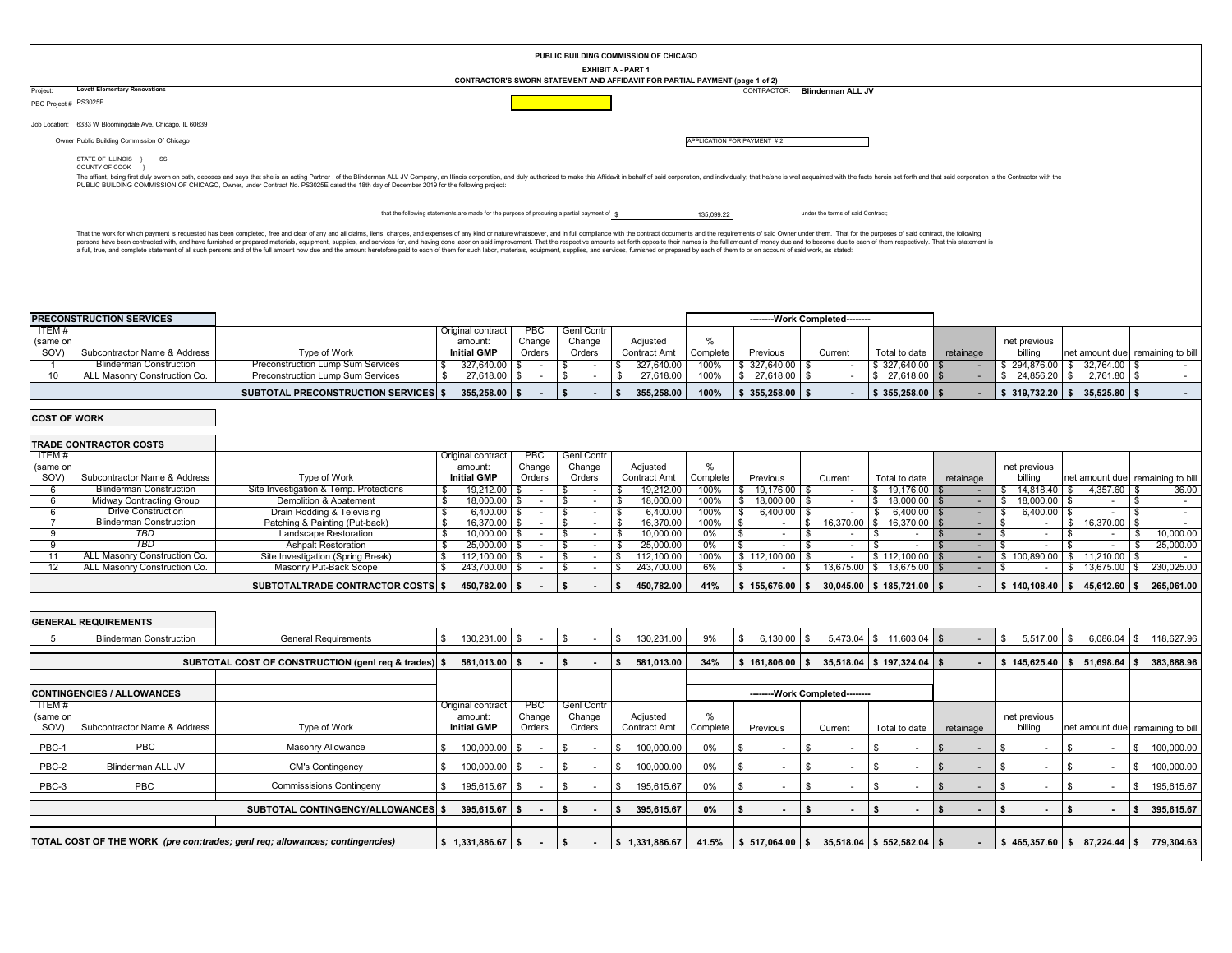| <b>INSURANCE / BOND</b>            |                                                       |    |                |  |                          |              |     |                   |                          |      |                             |                          |    |                     |                                           |            |
|------------------------------------|-------------------------------------------------------|----|----------------|--|--------------------------|--------------|-----|-------------------|--------------------------|------|-----------------------------|--------------------------|----|---------------------|-------------------------------------------|------------|
| <b>Blinderman Construction</b>     | <b>GL</b> Insurance                                   |    | 15,670.00      |  |                          | 15,670.00    | 65% | $6,268.00$ \$     | 3,917.00                 | -S   | $10,185.00$ \$              | $\overline{\phantom{a}}$ | S. | 5.641.20            | $4,543.80$ \ \$                           | 5,485.00   |
| <b>Blinderman Construction</b>     | Payment & Performance Bond (Aon)                      |    | 13,376.00 \$   |  |                          | 13,376.00    | 93% | 12,506.00 \$      |                          |      | $$12,506.00$ \$             | $\blacksquare$           |    | \$11,255.40         | 1,250.60 \$                               | 870.00     |
|                                    | <b>SUBTOTAL INSURANCE/BOND \$</b>                     |    | $29,046.00$ \$ |  |                          | 29,046.00    | 78% | $18,774.00$ \$    | 3,917.00                 | l Si | 22,691.00 \$                | $\blacksquare$           |    | 16,896.60           | $5,794.40$ \$                             | 6,355.00   |
| <b>GENERAL CONDITIONS</b>          |                                                       |    |                |  |                          |              |     |                   |                          |      |                             |                          |    |                     |                                           |            |
| <b>Blinderman Construction</b>     | General Conditions Lump Sum                           | S. | 172,473.00 \$  |  |                          | 172,473.00   | 50% | 53,386.00 \$      |                          |      | $33,080.00$ \$ 86,466.00 \$ |                          |    | $$48,047.40$ \ \ \$ | 38,418.60 \$                              | 86,007.00  |
|                                    | <b>SUBTOTAL GENERAL CONDITIONS \$</b>                 |    | 172,473.00 \$  |  | $\overline{\phantom{a}}$ | 172,473.00   | 50% | 53,386.00 \$      |                          |      | $33,080.00$ \$ 86,466.00 \$ | $\blacksquare$           |    |                     | $$48,047.40 \;   \; $38,418.60 \;   \; $$ | 86,007.00  |
|                                    |                                                       |    |                |  |                          |              |     |                   |                          |      |                             |                          |    |                     |                                           |            |
| <b>CONSTRUCTION MANAGEMENT FEE</b> |                                                       |    |                |  |                          |              |     |                   |                          |      |                             |                          |    |                     |                                           |            |
| <b>Blinderman Construction</b>     | Construction Management Fee - 5.00% based on          |    | 59,934.90 \$   |  |                          | 59,934.90    | 42% | 23,974.00 \$      |                          |      | 998.00 \$ 24,972.00 \$      | $\overline{\phantom{a}}$ |    | \$ 21,576.60        | $3,395.40$ \$                             | 34,962.90  |
| ALL Masonry Construction Co.       | cost of construction and preconstruction services     |    | $6,659.43$ \$  |  |                          | 6,659.43     | 40% | $2,663.77$ \$     | $\overline{\phantom{a}}$ |      | $2,663.77$ \$               | $\blacksquare$           |    | 2,397.39            | $266.38$ \$                               | 3,995.66   |
|                                    | SUBTOTAL CONSTRUCTION MANAGEMENT SERVICES \$          |    | $66,594.33$ \$ |  |                          | 66,594.33    | 41% | 26,637.77 \$      |                          |      | $998.00$ \$ 27,635.77 \$    | $\sim$                   | s. | 23,973.99           | $3,661.78$ \$                             | 38,958.56  |
|                                    |                                                       |    |                |  |                          |              |     |                   |                          |      |                             |                          |    |                     |                                           |            |
|                                    | TOTAL INITIAL GMP PROJECT COST   \$ 1,600,000.00   \$ |    |                |  |                          | 1,600,000.00 | 43% | $$615.861.77$ $$$ |                          |      | 73,513.04 \$689,374.81 \$   | $\sim$                   |    |                     | $$554,275.59$ $$135,099.22$ \$            | 910,625.19 |